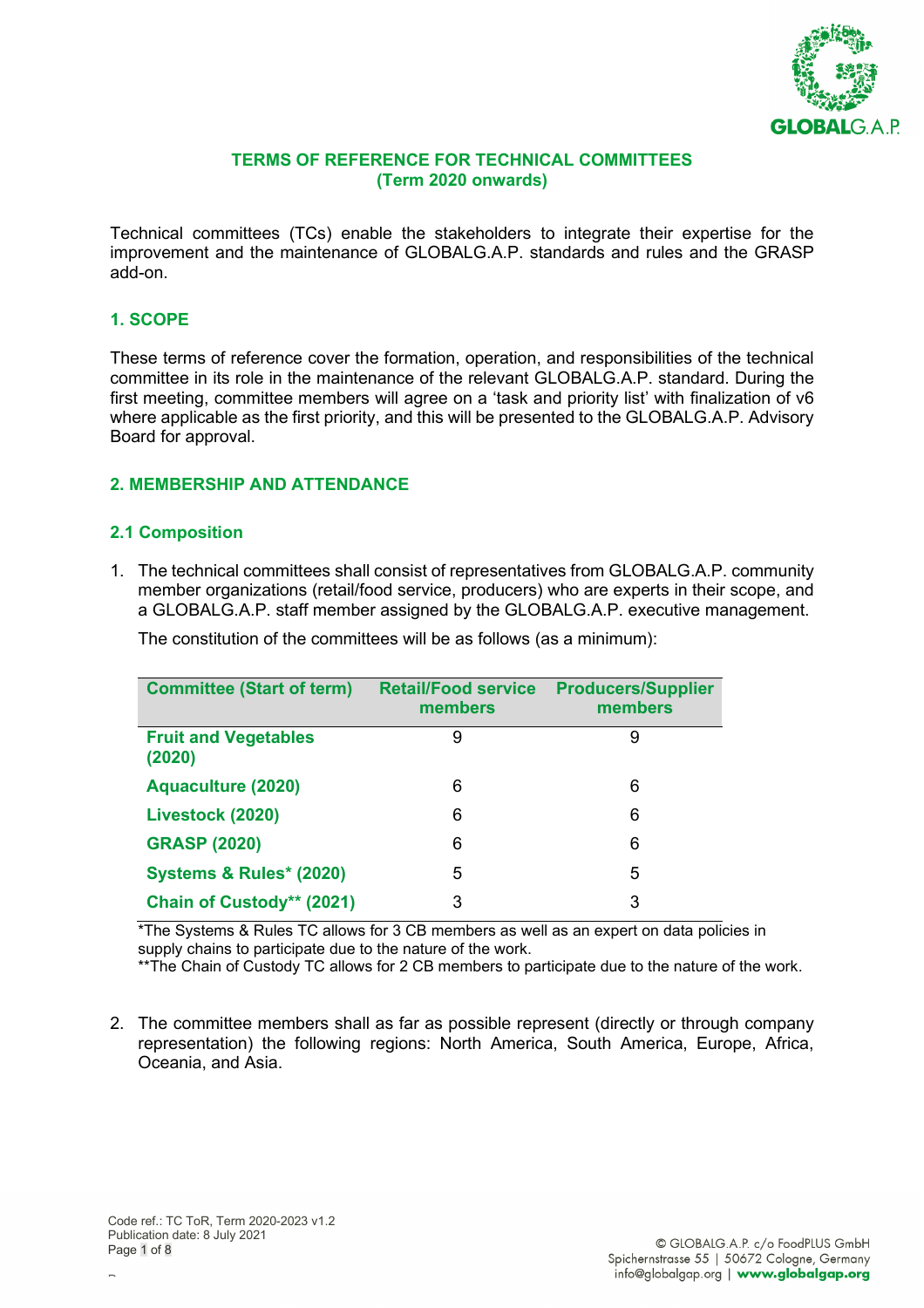

### **2.2 Eligibility Criteria**

Applications will be assessed and approved by the GLOBALG.A.P. Advisory Board against the following criteria:

- 1. Knowledge of and experience in the relevant industry
- 2. Commitment to promote GLOBALG.A.P.
- 3. Position in company must be at a level of authority to make decisions and vote on behalf of their company/stakeholders
- 4. How well the stakeholder group is represented, as described in the letters of recommendation accompanying the application
- 5. GLOBALG.A.P. community membership status. Affiliated organizations must be GLOBALG.A.P. community members of good standing.
- 6. Any potential or current conflicts of interest must be disclosed for consideration and shall be presented to the Advisory Board for resolution if needed.

#### **2.3 Attendance**

- 1. Committee members shall cover their own participation time and other direct costs associated with participation in the meetings (travel, accommodation, meals, except inmeeting meals).
- 2. A minimum attendance of two meetings (physical or virtual) per year is required. Technical committee members who do not attend the required number of meetings per year, will be contacted and participation will be re-evaluated by the technical committee and GLOBALG.A.P. Secretariat and a recommendation will be sent to the Advisory Board for decision if needed.
- 3. The assigned GLOBALG.A.P. staff member shall be a non-voting member of the committee and serve as facilitator.
- 4. An Advisory Board member liaison will be appointed. Any GLOBALG.A.P. Advisory Board member and any of the GLOBALG.A.P. Managing Directors are allowed to attend any meeting as observers.
- 5. The Advisory Board reserves the right to appoint additional members based on expertise.
- 6. Members of the technical committee may propose guests or observers to be invited and after agreement with the chair, the GLOBALG.A.P. Secretariat will send the invitation. Guests and observers are non-voting and are invited on a meeting-by-meeting basis.

#### **2.4 Term of Committee**

- 1. Committee members are appointed for a term of 3 years by the Advisory Board.
- 2. The maximum number of terms that may be served is 3 (i.e. a total of 9 years).
- 3. If a person resigns from the committee during a term, the position will be filled for the remainder of the term by an applicant from the list of persons who showed interest and qualifies.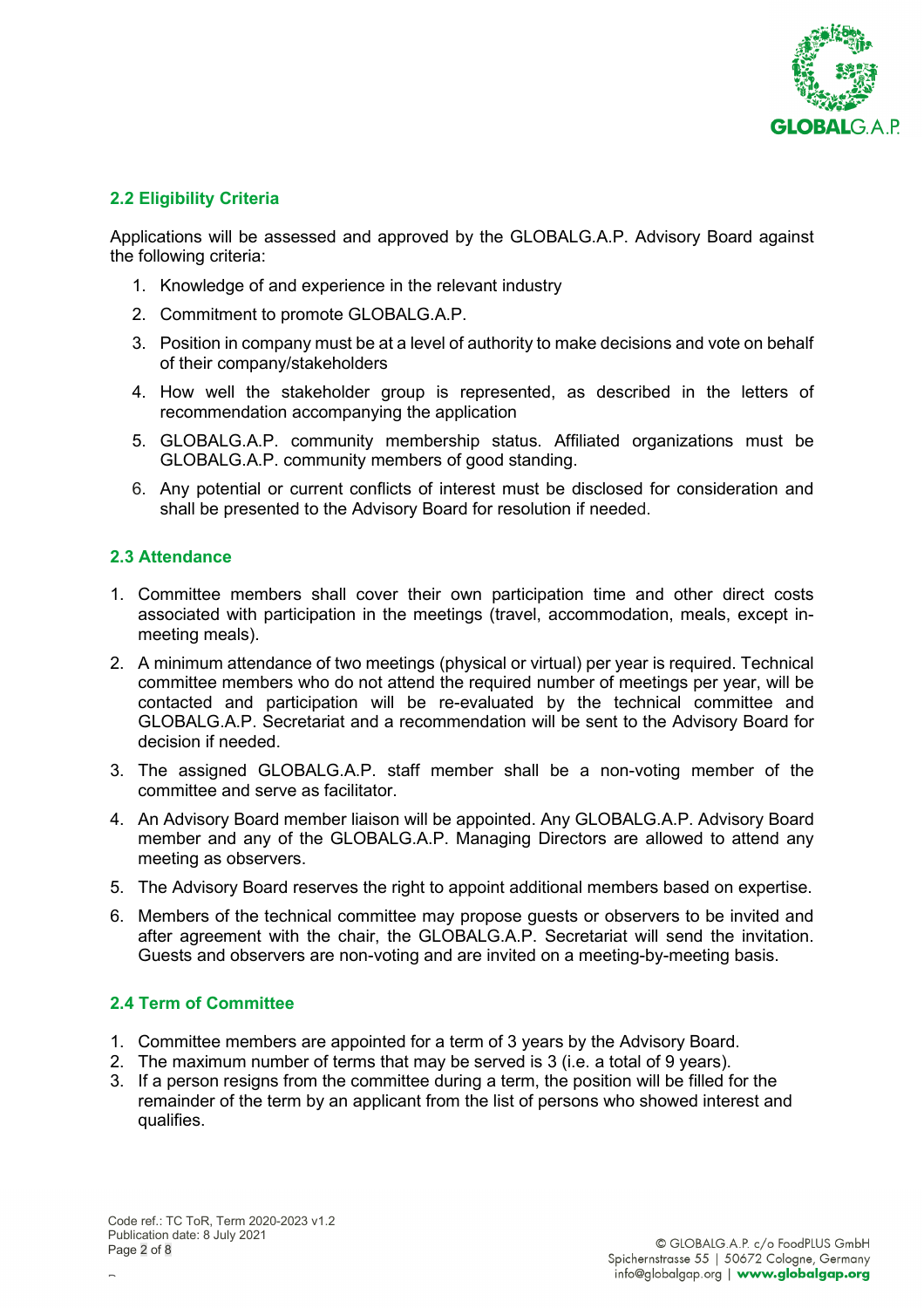

### **2.5 Meeting Dates**

Meeting dates for will be agreed by the members during the first meeting.

The meetings will be face-to-face and/or virtual meetings.

At least one face-to-face meeting will be organized per year as far as possible. It is preferred that as many members as possible attend the scheduled face-to-face meetings.

### **3. APPLICATION PROCESS**

- **1.** A public call for participation will be sent to all GLOBALG.A.P. members and will be published on the GLOBALG.A.P. website.
- 2. Interested individuals shall apply to the GLOBALG.A.P. Secretariat at [tcapplication@globalgap.org.](mailto:tcapplication@globalgap.org) Application forms are available on the GLOBALG.A.P. [website.](https://www.globalgap.org/uk_en/who-we-are/governance/committees/tc-applications/applications-2020/tc-application-form-2020)
- 3. Applications need to be accompanied by letters of support from at least two GLOBALG.A.P. community members of their peer group.
- 4. The GLOBALG.A.P. Secretariat will receive, sort and evaluate all applications for completeness and prepare a summary to the GLOBALG.A.P. Advisory Board. The Advisory Board will appoint the new members based on the information in the Letter of Interest and the recommendation letters received from all applicants.
- 5. A number of committee members will be re-assigned by the GLOBALG.A.P. Advisory Board every 3 years taking sufficient continuity and carry-over of knowledge into account.
- 6. All appointed technical committee members' names will be published on the GLOBALG.A.P. website.

### **4. RESPONSIBILITIES OF THE COMMITTEE**

The committee, supported and guided by the GLOBALG.A.P. Secretariat, will work mostly independently from the Advisory Board and be responsible for technical decisions. However, the Advisory Board needs to finally approve any normative documents developed/revised/recommended by the committees.

The main tasks and responsibilities of the technical committee are:

- **Maintenance** of the standard
- **Review** scope related communication
- **Participate in peer review** of **National Interpretation Guidelines** submitted by the National Technical Working Groups ensuring the harmonized interpretation and propose adoption.
- **Advise the GLOBALG.A.P. Advisory Board** in a technical capacity when called upon.
- **Participate in Focus Groups** as the need arises.
- **Review the work of Focus Groups** as needed**.**

The technical committee shall at the first meeting elect a chairperson and a vice-chairperson who are responsible for moderating and conducting the meetings.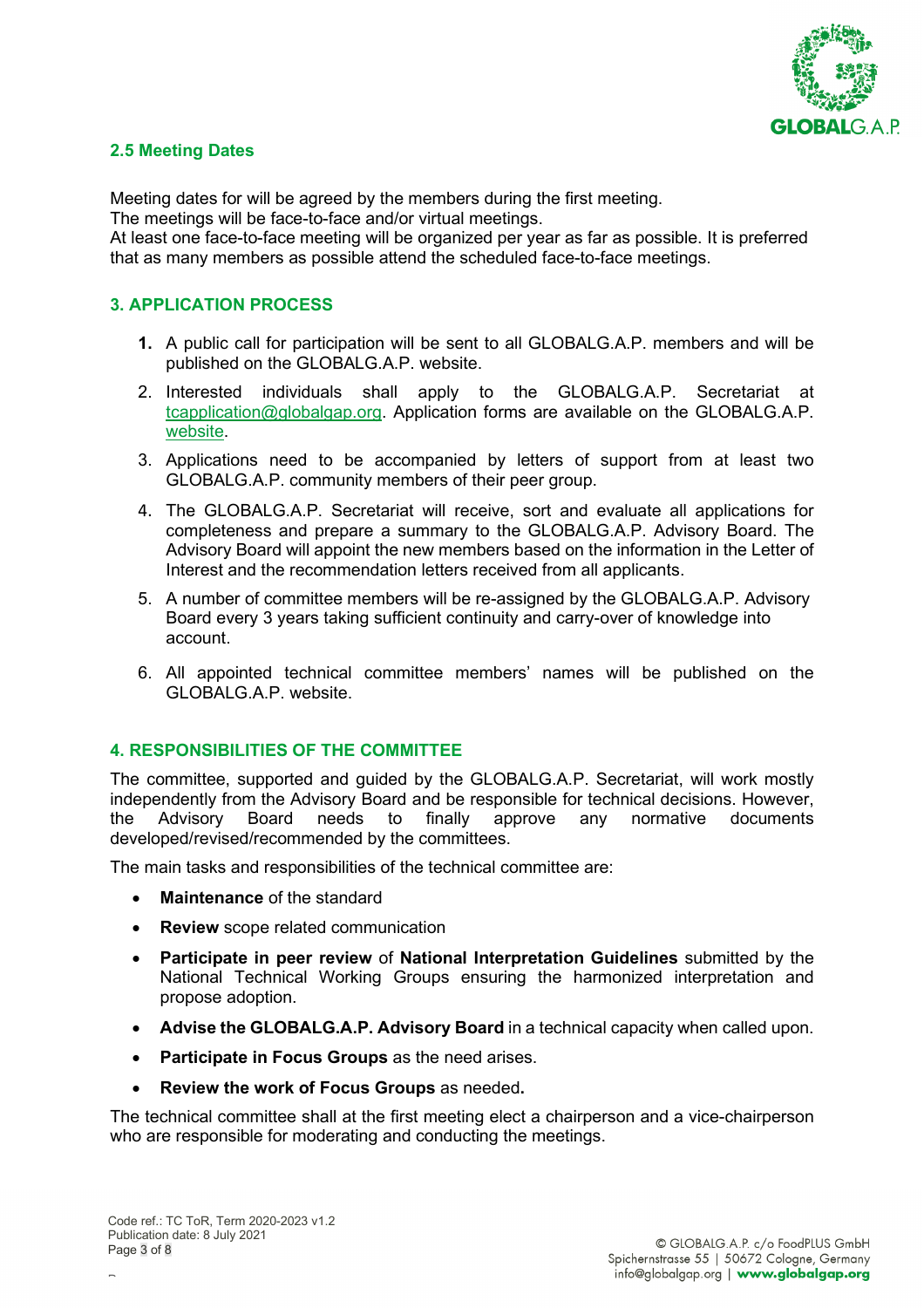

### **5. TECHNICAL COMMITTEE CHAIR AND VICE CHAIR**

Any member of the technical committee may nominate themselves for chair or vice-chair. The chair/vice-chair is elected for the duration of their term.

In case the chair is not able to fulfill their duties temporarily, the vice-chair shall take over the duties.

#### Role and Responsibilities

- Chair all meetings, ensuring there is open and adequate discussion on each agenda item
- Approve draft agendas and minutes of all meetings
- Facilitate decision-making amongst technical committee members
- Work with the GLOBALG.A.P. Secretariat facilitator to ensure that the representation in the technical committee is balanced and that commitment of all members is tracked through attendance and activity
- Authorize attendance of observers, if applicable
- Attend joint technical committee and Advisory Board meetings

### **6. DECISION-MAKING**

- 1. The committee shall seek to make decisions by consensus from both retailer and producer/supplier members, which is defined here as the absence of sustained opposition to a proposition.
- *2.* Where consensus cannot be reached, decision shall be made through voting.

*Number of members needed at a meeting (virtual or physical attendance) for a quorum:*

| <b>Committee</b>            | <b>Retail/Food service</b><br>members | <b>Producers/Supplier</b><br>members |
|-----------------------------|---------------------------------------|--------------------------------------|
| <b>Fruit and Vegetables</b> | 5                                     | 5                                    |
| <b>Aquaculture</b>          | 3                                     | 3                                    |
| <b>Livestock</b>            | 3                                     | 3                                    |
| <b>GRASP</b>                | 3                                     | 3                                    |
| <b>Systems &amp; Rules</b>  | 3                                     | 3                                    |
| <b>Chain of Custody</b>     | 2                                     | 2                                    |

In case there is no quorum for a meeting, that meeting will be considered as a "proposal meeting", and conclusions will have to be approved/signed off by a quorum before accepted. Minority statements shall be minuted.

### **7. COMMUNICATION**

1. The technical committee reports directly to the Advisory Board. The GLOBALG.A.P.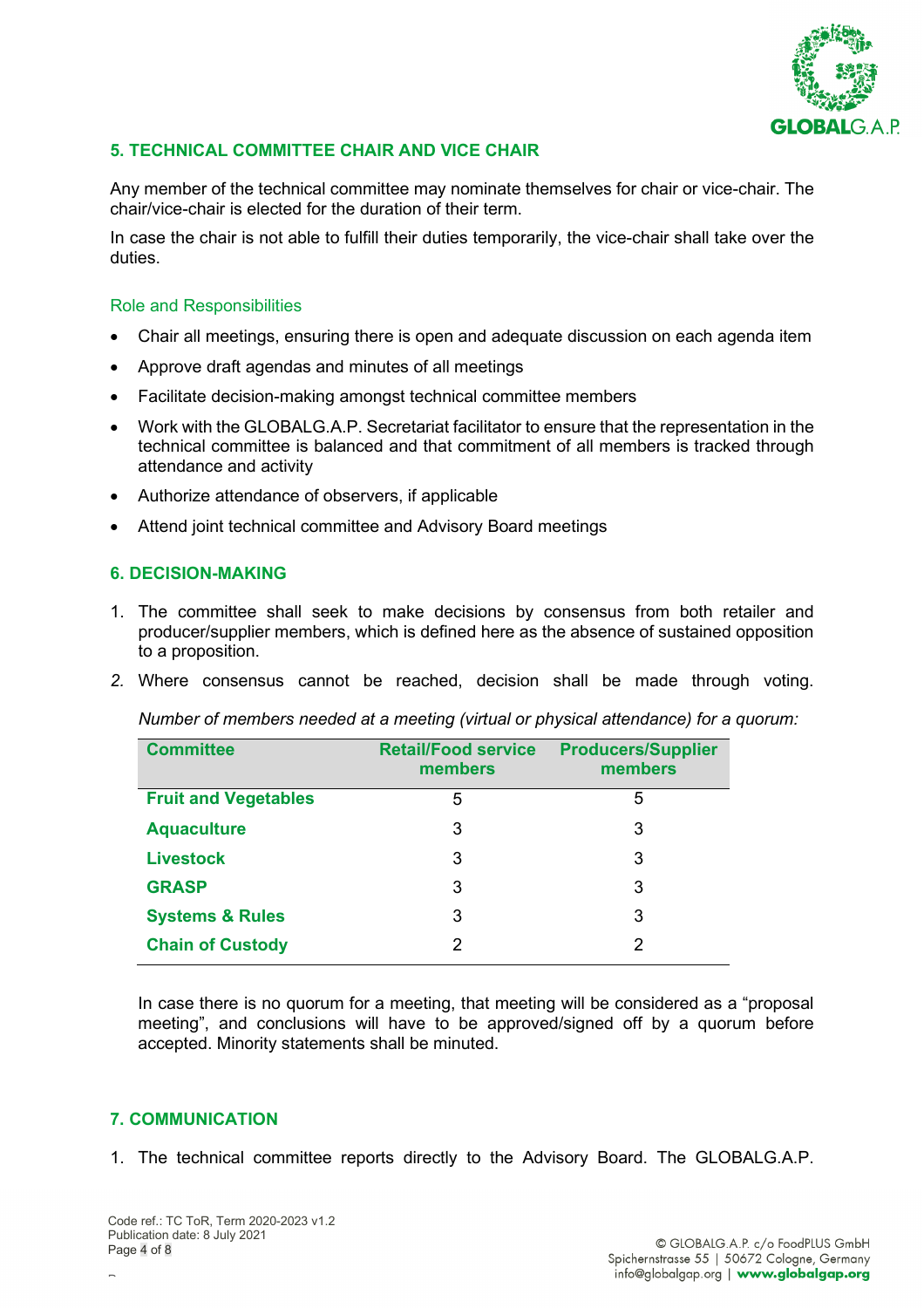

Secretariat shall support the technical committees and is a necessary intermediate.

- 2. The Advisory Board shall receive the minutes of the Technical Committee meetings; and the technical committee will receive Advisory Board meeting minutes that relate to stakeholder issues.
- 3. Excerpt of minutes technical committee meetings shall be shared with the other technical committees, focus groups and National Technical Working Groups where relevant.
- 4. All communication shall be in English.

#### **8. DATA PROTECTION**

Technical committee members shall comply with all applicable data protection regulations at all times, especially the European Data Protection Regulation 2016/679 ("GDPR").

GLOBALG.A.P. processes the technical committee members' personal data only for the preparation, administration and performance of the TC meetings on the legal basis of Art. 6(1) b) GDPR. Further information on the processing of personal data by GLOBALG.A.P. can be found in GLOBALG.A.P.'s privacy policy under [https://www.globalgap.org/uk\\_en/Privacy-](https://www.globalgap.org/uk_en/Privacy-Policy/)[Policy/](https://www.globalgap.org/uk_en/Privacy-Policy/)

#### **9. CONFIDENTIALITY AGREEMENT**

The technical committee members have the obligation to maintain the strictest confidentiality about all the information, documents and decisions of the meetings that affect the committee, unless expressly authorized otherwise on specific issues by the particular committee.

Each member, guest and observer of the technical committee shall confirm this by signing the confidentiality agreement. All guests and observers shall sign the confidentiality agreement.

All technical committee participants shall also observe the anti-trust statement.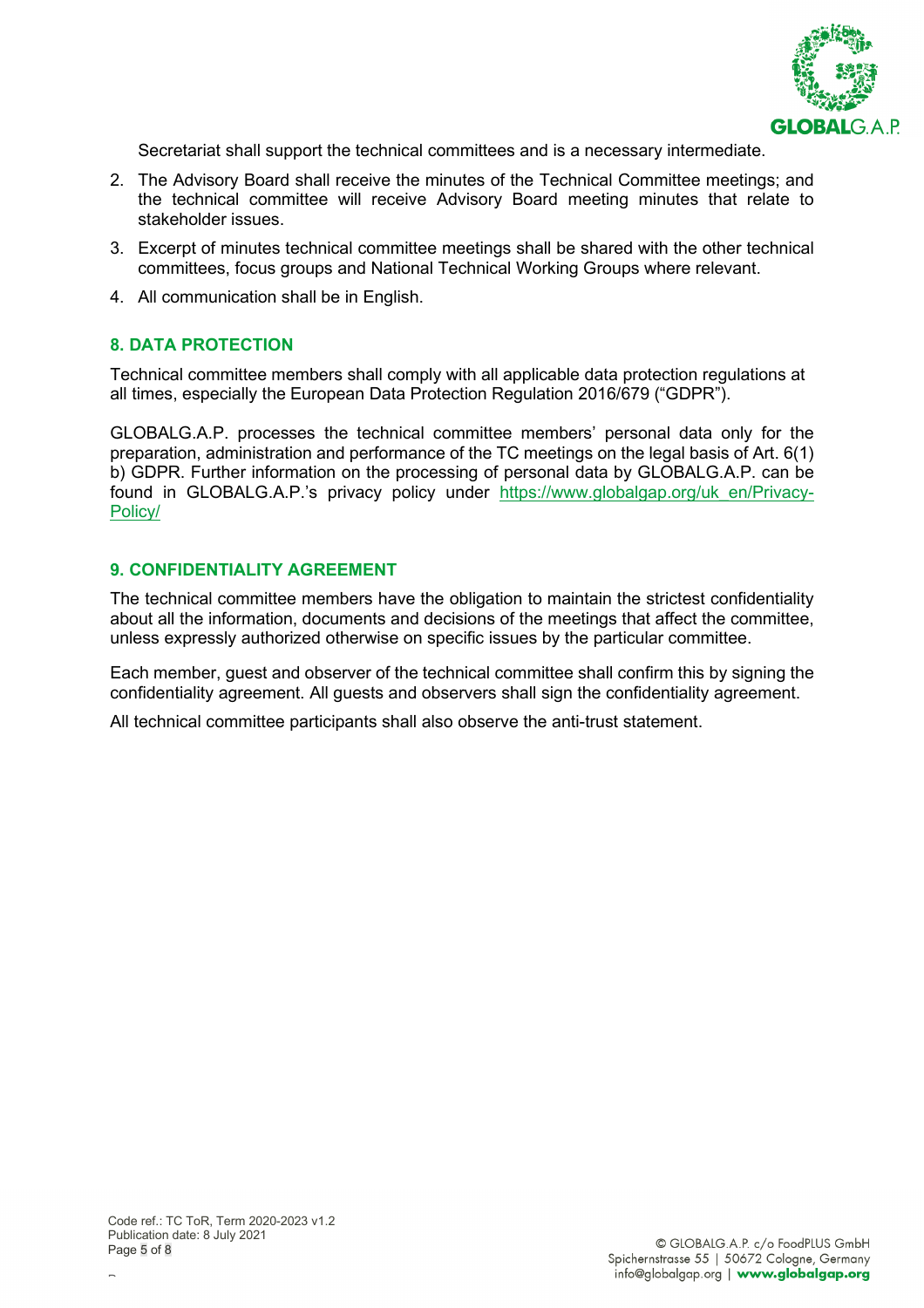

# **APPENDIX 1. CONFIDENTIALITY AGREEMENT: PARTICIPANT OF A TECHNICAL COMMITTEE**

Each participant (member, guest, or observer) of the technical committees shall sign the confidentiality agreement.

I have read and agree with the terms of reference for the technical committee.

\_\_\_\_\_\_\_\_\_\_\_\_\_\_\_\_\_\_\_\_\_\_\_\_\_\_\_\_\_\_\_ (Fruit and Vegetables/Aquaculture/Livestock/GRASP/Systems & Rules/Chain of Custody)

First name Last name

\_\_\_\_\_\_\_\_\_\_\_\_\_\_\_\_\_\_ \_\_\_\_\_\_\_\_\_\_\_\_\_\_\_\_\_\_\_\_\_\_\_\_

 $\overline{\phantom{a}}$  , where the contract of the contract of the contract of the contract of the contract of the contract of the contract of the contract of the contract of the contract of the contract of the contract of the contr **Organization** 

I have the obligation to maintain the strictest confidentiality about all the information, documents and decisions of the meetings that affect the technical committee, unless expressly authorized otherwise on specific issues by the particular technical committee.

\_\_\_\_\_\_\_\_\_\_\_\_\_\_\_\_\_\_\_\_\_\_\_\_\_\_ **Date** 

 $\frac{1}{2}$  , and the set of the set of the set of the set of the set of the set of the set of the set of the set of the set of the set of the set of the set of the set of the set of the set of the set of the set of the set **Signature** 

P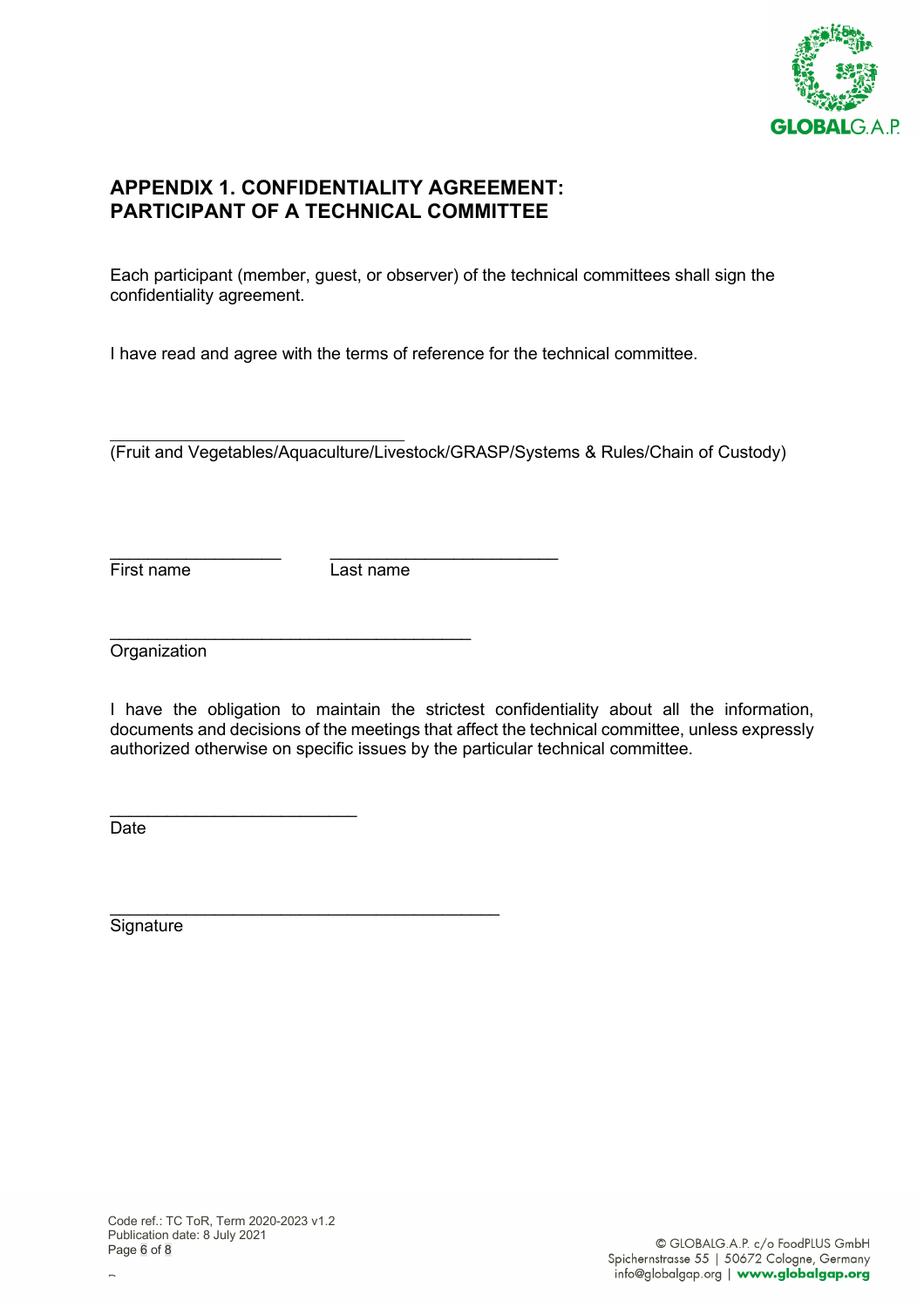

## **APPENDIX 2: ANTI-TRUST STATEMENT**

#### **Anti-Trust Statement:**

Members of this committee shall not enter into any discussion or activity that may infringe, on its part or on the part of their membership, suppliers, customers, branch and any applicable competition law. By way of example, members of this committee shall not discuss, communicate or exchange information relating to prices, marketing and advertising strategy, cost and revenues, trading terms and conditions with third parties, including purchasing strategies, terms of supply, trade programs, or distribution strategies, etc.

Members of this committee shall not engage in discussions or activities that could lead to the boycott of a supplier or customer or to the understanding that a named supplier or customer is not a suitable business partner.